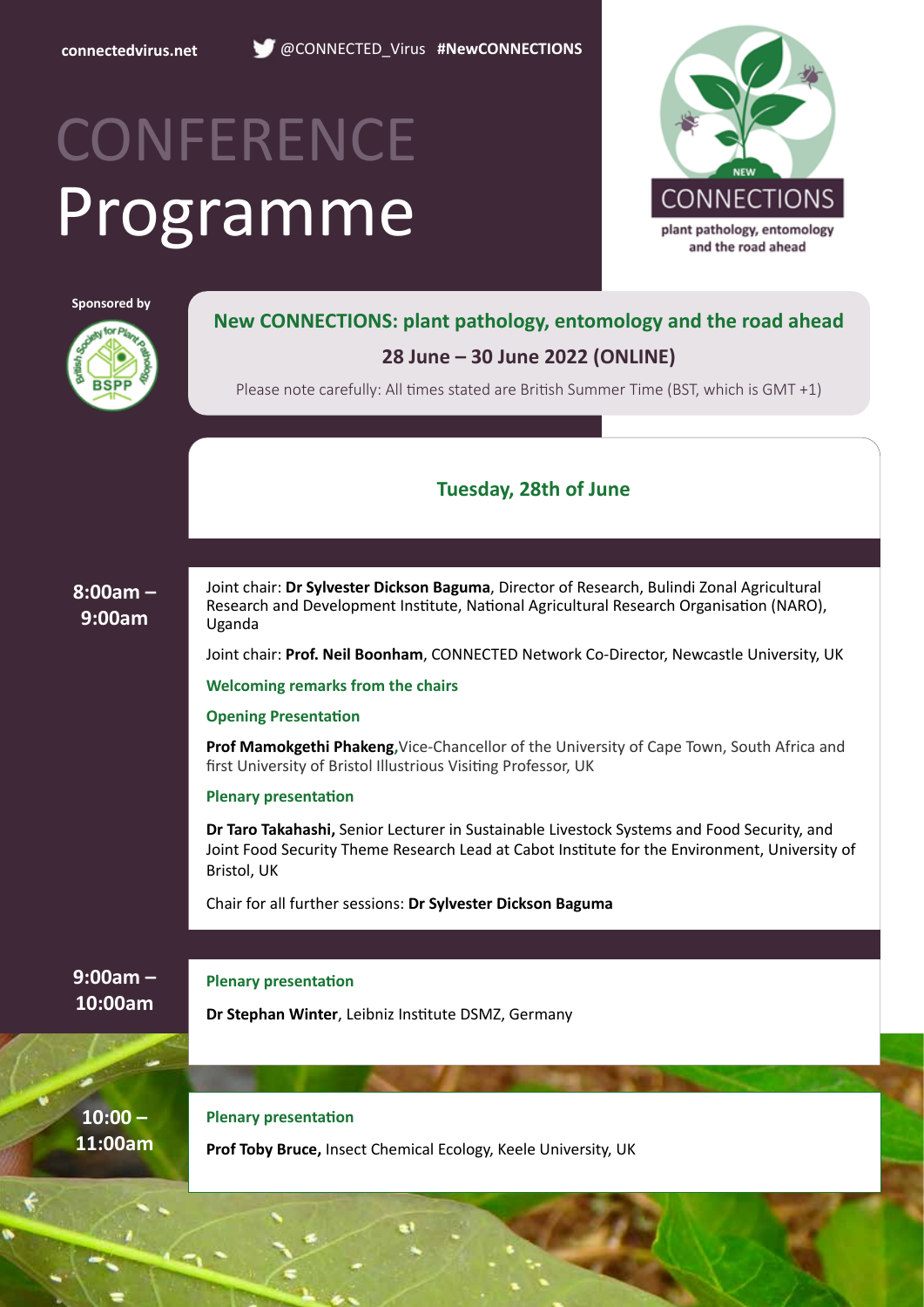

| $11:30am -$             | Networking activity 1: Topic-based peer support networks                                                                                                                                                                                |
|-------------------------|-----------------------------------------------------------------------------------------------------------------------------------------------------------------------------------------------------------------------------------------|
| 1:00 <sub>pm</sub>      | Supported by funding from the Cabot Institute and Policy Bristol, facilitated by Creative<br>Connections. Involving: Nay Dia, formerly at ETH Zurich, Switzerland. Additional faciliation: Dr<br>Vicky Jones, Cabot Institute, Bristol. |
|                         |                                                                                                                                                                                                                                         |
| $1:30 \text{pm} -$      | Presentations 4 X 20 minute slots - 15 min talk + Q&A                                                                                                                                                                                   |
| 3:00pm                  | Dr Zhimin Yin, Plant Breeding and Acclimatization Institute, National Research Institute,<br>Poland                                                                                                                                     |
|                         | Dr Adrian Fox, Principal Plant Virologist at Fera Ltd, UK                                                                                                                                                                               |
|                         | Dr Oluwatosin Aregbesola, formerly of Wesley University, Ondo, Nigeria                                                                                                                                                                  |
|                         | Dr Joseph Daron, Science Manager in International Climate Services, Met Office, UK and<br>Senior Research Fellow, University of Bristol, UK                                                                                             |
|                         |                                                                                                                                                                                                                                         |
| $3:00$ pm $-$<br>4:00pm | <b>Plenary presentation</b><br>Prof Shirley Luckhart, Co-Director of Institute for Health in the Human Ecosystem, University<br>of Idaho, USA                                                                                           |
|                         |                                                                                                                                                                                                                                         |
|                         |                                                                                                                                                                                                                                         |
|                         | <b>Wednesday, 29th of June</b>                                                                                                                                                                                                          |
|                         |                                                                                                                                                                                                                                         |
| <b>8:00am</b>           |                                                                                                                                                                                                                                         |
| <b>9:00am</b>           | <b>Plenary presentation</b><br>Dr Kolade Olufisayo, International Institute of Tropical Agriculture (IITA), Ibadan, Nigeria                                                                                                             |
|                         |                                                                                                                                                                                                                                         |
|                         | <b>Plenary presentation</b>                                                                                                                                                                                                             |
| 9:00am-<br>10:00am      | Dr Saliou Niassy, Head of Agricultural Technology Transfer Unit, International Centre of Insect<br>Physiology and Ecology (ICIPE), Kenya                                                                                                |
|                         |                                                                                                                                                                                                                                         |
| 10:00am-                | <b>Plenary presentation</b>                                                                                                                                                                                                             |
| 11:00am                 | Dr Adrian Valli, Principal Investigator, Spanish National Center for Biotechnology (CNB-CSIC),<br>Spain                                                                                                                                 |
|                         |                                                                                                                                                                                                                                         |
| 1:30am                  | <b>Networking activity 2: Interdisciplinary challenges</b>                                                                                                                                                                              |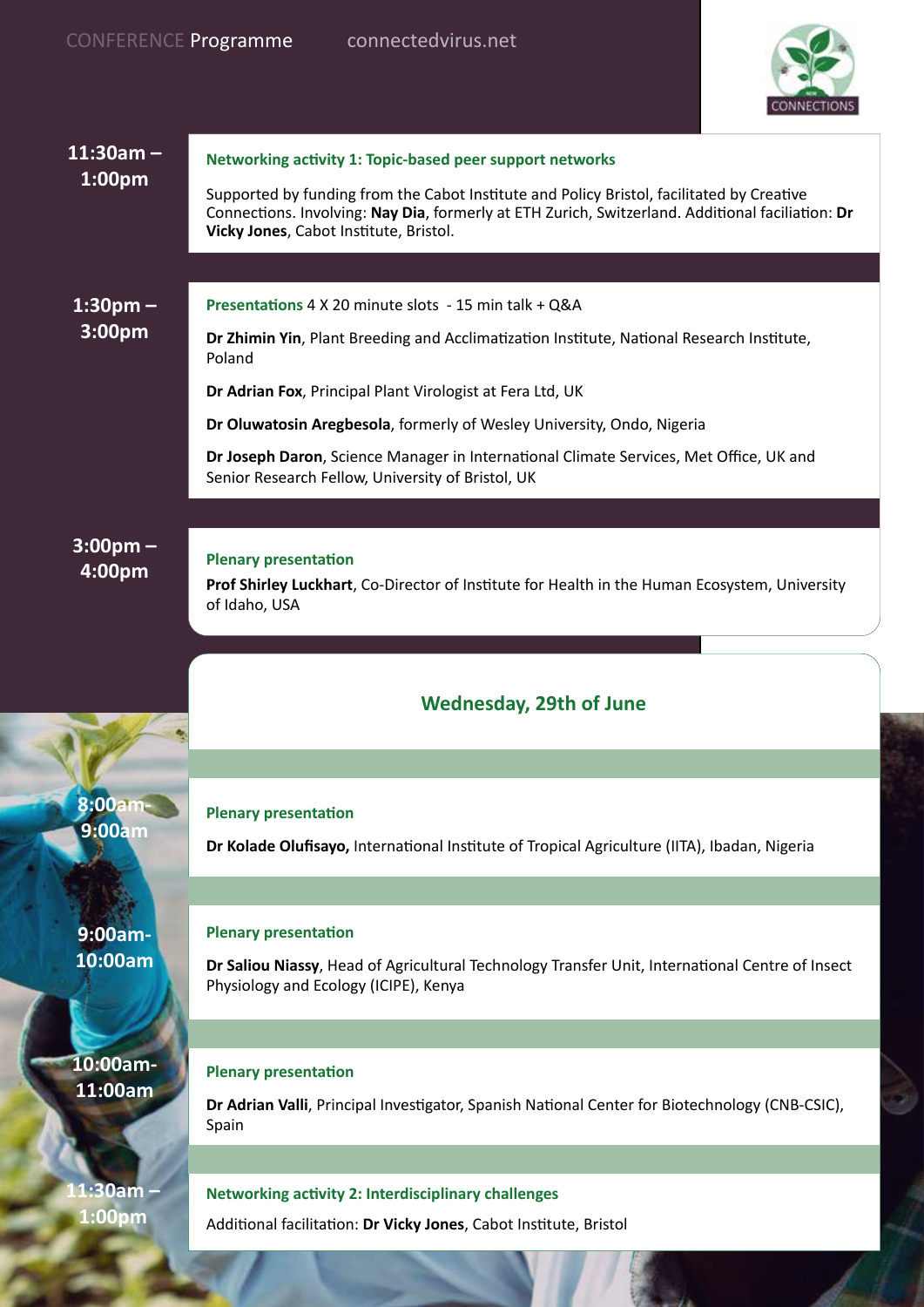

| $1:30pm -$                          | Presentations offered by CONNECTED, BSPP & RES members:                                                                                                                                                                                                                                                                                                                                                                                                |
|-------------------------------------|--------------------------------------------------------------------------------------------------------------------------------------------------------------------------------------------------------------------------------------------------------------------------------------------------------------------------------------------------------------------------------------------------------------------------------------------------------|
| 4:00pm                              | 7 X 15 minute slots - 10 mins talk + Q&A                                                                                                                                                                                                                                                                                                                                                                                                               |
|                                     | Dr Samar Sheat, Leibniz-Institute DSMZ, Germany<br>Abdulrahman Musa, Ahmadu Bello University, Nigeria<br>Ruth Festus, Natural Resources Institute, University of Greenwich, UK<br>Mary Emeraghi, International Institute of Tropical Agriculture (IITA), Benin<br>Dr Mercy Ejechi, National Root Crops Research Institute, Nigeria<br>Anthony Mabele, Masinde Muliro University of Science and Technology (MMUST), Kenya<br>Aimee Fowkes, Fera Ltd, UK |
|                                     |                                                                                                                                                                                                                                                                                                                                                                                                                                                        |
|                                     | <b>Thursday, 30th of June</b>                                                                                                                                                                                                                                                                                                                                                                                                                          |
|                                     |                                                                                                                                                                                                                                                                                                                                                                                                                                                        |
| $8:30am -$<br>11:00am               | Workshop 1: Innovation in plant vector-borne disease<br>Involving:                                                                                                                                                                                                                                                                                                                                                                                     |
|                                     | Dr Saliou Niassy, Head of Agricultural Technology Transfer Unit, International Centre of Insect<br>Physiology and Ecology (ICIPE), Kenya                                                                                                                                                                                                                                                                                                               |
|                                     | Dr Andy Evans & Dr Jemma Taylor, Crop Health and Protection Limited (CHAP) UK                                                                                                                                                                                                                                                                                                                                                                          |
|                                     | Additional facilitation: Dr Vicky Jones, Cabot Institute, University of Bristol, UK                                                                                                                                                                                                                                                                                                                                                                    |
|                                     |                                                                                                                                                                                                                                                                                                                                                                                                                                                        |
| $11:30am -$<br>1:00 <sub>pm</sub>   | <b>Networking activity 3: Interdisciplinary challenges</b><br>Additional facilitation: Dr Vicky Jones, Cabot Institute, University of Bristol, UK                                                                                                                                                                                                                                                                                                      |
|                                     |                                                                                                                                                                                                                                                                                                                                                                                                                                                        |
| $1:30$ pm $-$<br>3:30 <sub>pm</sub> | Workshop 2: Current and emerging issues in plant vector-borne disease<br>Additional facilitation: Dr Vicky Jones, Cabot Institute, University of Bristol, UK                                                                                                                                                                                                                                                                                           |
|                                     |                                                                                                                                                                                                                                                                                                                                                                                                                                                        |
| $3:30$ pm –<br>4:00pm               | Summary and closing remarks from our chair and Network Managers<br>Dr Sylvester Dickson Baguma, Dr Diane Hird, Dr Nina Ockendon-Powell                                                                                                                                                                                                                                                                                                                 |

**ONLINE poster session will be held on Slack throughout the event**

 $\overline{\phantom{a}}$ 

**NUMBER OF STREET** 



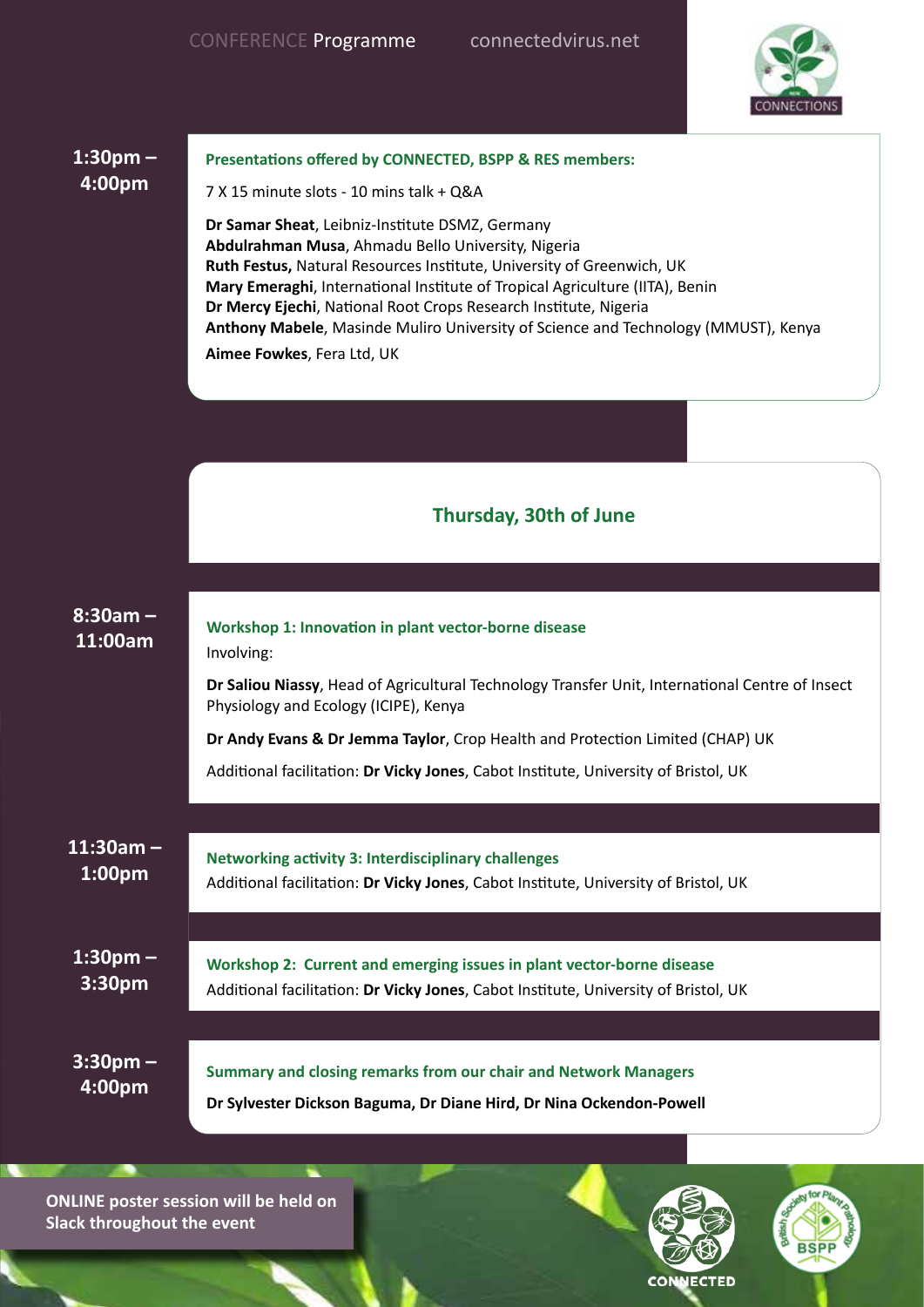# SPEAKER BIOGRAPHIES



### **CHAIRS**

**Dr Sylvester Dickson Baguma**, Director of Research, Bulindi Zonal Agricultural Research and Development Institute, National Agricultural Research Organisation (NARO), Uganda

\_\_\_\_\_\_\_\_\_\_\_\_\_\_\_\_\_\_\_\_\_\_\_\_\_\_\_\_\_\_\_\_\_\_\_\_\_\_\_\_\_\_\_\_\_\_\_\_\_\_\_\_\_\_\_\_\_\_\_\_\_\_\_\_\_\_\_\_\_\_\_\_\_\_\_\_\_\_\_\_\_\_\_\_\_\_\_\_\_\_\_\_\_

**Prof. Neil Boonham**, CONNECTED Network Co-Director, Newcastle University, UK

### **TUESDAY 28th JUNE**

**Prof Mamokgethi Phakeng**,Vice-Chancellor of the University of Cape Town, South Africa and first University of Bristol Illustrious Visiting Professor, UK. PhD(Wits), Hon DSc (Bristol), GCOB(Silver), MASSAf, FAAS, FTWAS

Mamokgethi Phakeng (formerly Setati) began her term of office as Vice-Chancellor of the University of Cape Town on 1 July 2018, where she had been serving as Deputy Vice-Chancellor for Research and Internationalisation since January 2017. Before this appointment she served as Vice Principal for Research and Innovation at the University of South Africa (Unisa) for five years, after serving three years as Executive Dean of the College of Science, Engineering and Technology at the same university. She holds a PhD in Mathematics Education from the University of the Witwatersrand and one of the leading scholars in mathematics education globally. She has been invited to deliver over 60 keynote/plenary talks at international conferences, and as a visiting professor in universities around the world. She has won numerous awards for her research and community work, including the Order of the Baobab (Silver) conferred on her by the President of South Africa in April 2016. In August 2014 CEO magazine named her the most influential woman academic in Africa, in 2020 she was included in Forbes' inaugural list of the 50 Most Powerful Women in Africa. In July 2019 the University of Bristol conferred on her an Honorary Doctorate in Science in recognition of her leadership role in mathematics education in South Africa.

Kgethi, as she is popularly known, was elected as a member of the Academy of Science of South Africa (ASSAf) in November 2007; an honorary member of the Golden Key International Honour Society in May 2009, an honorary life member of the Association for Mathematics Education of South Africa (AMESA) in July 2009; Fellow of the African Academy of Sciences (AAS) in 2018 and fellow of The World Academy of Sciences (TWAS) in 2021.

 She serves as a member of high-profile international boards: The Geneva Science and Diplomacy Anticipator (GESDA) and the Oprah Winfrey Leadership Academy for Girls (OWLAG). She is trustee of the South African Student Solidarity Foundation for Education (SASSFE) and was a member of the FirstRand Foundation till December 2021. She served as member of the board of the Council for Scientific and Industrial Research (CSIR) and chaired its Research Development and Innovation Committee from January 2015 till September 2017. She served as the first woman President of the Convocation of the University of the Witwatersrand from 2011 to 2016. She led the Association for Mathematics Education of South Africa (AMESA) as its first woman National President from 2002 to 2006, served as founding chairperson of the Board of the South African Mathematics Foundation (SAMF) from 2004 to 2006 and secretary and member of the executive committee of the International Group for the Psychology of Mathematics Education (PME) from 2003 to 2007.

Kgethi is an academic with a sharp social conscience and a philanthropist who among her initiatives founded the Adopt-a-learner Foundation in 2004 which provides financial and educational support to South African students from township and rural areas to acquire higher education qualifications. When she took office in July 2018, she requested that the funds budgeted for her inauguration ceremony be set aside to pay off outstanding debt for students who had completed their studies in 2015 – 2017 but were not able to graduate. Since then she donates 20% of her monthly salary to a scholarship fund to support poor students, particularly women registered for postgraduate study at the University of Cape Town.

#### **Dr Stephan Winter**, Leibniz Institute DSMZ, Germany

\_\_\_\_\_\_\_\_\_\_\_\_

Stephan Winter is Head of the Plant Virus Department and Chief Plant Virologist at the Leibniz Institute DSMZ, German Collection of Microorganisms and Cell Cultures. DSMZ is a German research institute and biological resource center to provide services to science as well as specimen of microorganisms, plant viruses and human & animal cell lines. The DSMZ plant virus department holds the most comprehensive collection of plant virus isolates and antisera for reference and diagnostic purposes and provides diagnostic services for virus identification; from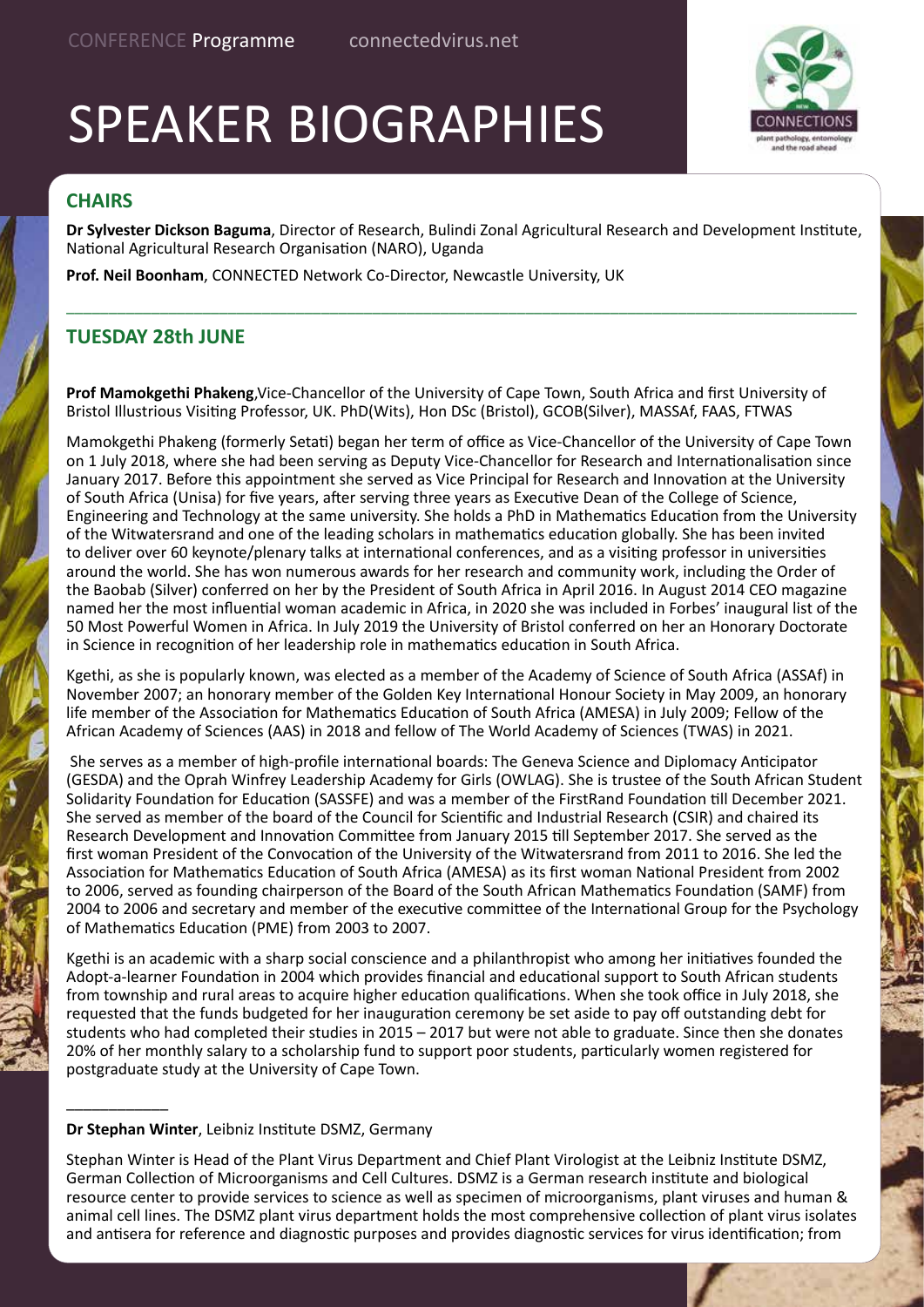# SPEAKER BIOGRAPHIES



bioassays to next generation sequencing https://www.dsmz.de/research/plant-viruses.

Stephan Winter's research is the characterization of plant diseases caused by viruses. His particular competence lies in virus diseases of tropical root & tuber crops and on viruses transmitted by Bemisia tabaci. Since more than 25 years, he is involved in translational research projects linking fundamental studies on virus discovery, gene function analysis and identification of virus resistance with field research on virus epidemiology and ecology in Africa. He has more than 25 years of research experience with cassava viruses and the identification of viruses and virus resistance. His group has recently discovered new virus resistance against the severe cassava brown streak viruses from Africa in cassava germplasm from South America.

**Prof Toby Bruce**, Insect Chemical Ecology, Keele University, UK

#### *How to reduce insect pests in crops*

\_\_\_\_\_\_\_\_\_\_\_\_

\_\_\_\_\_\_\_\_\_\_\_\_

\_\_\_\_\_\_\_\_\_\_\_\_

\_\_\_\_\_\_\_\_\_\_\_\_

I studied B.Sc. Biology at University College London and then completed an M.Sc. in Applied Entomology at Silwood Park, Imperial College London and a Ph.D. in Chemical Ecology at the Natural Resources Institute, University of Greenwich. I joined Rothamsted Research, as a Research Scientist in 2000. My role was to study agriculturally important insects, their interactions with their host plants and their natural enemies; seeking novel interventions that could improve pest management. In 2017, I was recruited by Keele University as Professor of Insect Chemical Ecology and now lead research on plant-insect interactions with recent collaborative projects focussing on aphids and fall armyworm.

#### **Nay Dia**, formerly at ETH Zurich, Switzerland

Nay has a doctoral degree in phytobacteriology, with a focus on genomics-based diagnostics (ETHZ, Switzerland). She worked with phytopathogen Xanthomonas. Nay also has a background in soil chemistry and microbiology (Masters, University of Helsinki, Finland) and agriculture engineering (Bachelors, American University of Beirut, Lebanon). Her main research interests are the use of genomics data for diagnostics, pathogen taxonomy and plant health. She has also taken a keen interest in support networks as means to advance plant health. In her spare time, she enjoys listening to music and macro-nature photography. Let's CONNECT: LinkedIn, on Twitter or by email on nayoushkatATprotonmailDOTcom.

**Dr Adrian Fox** BSc (Hons) PhD CBiol SPHP MRSB, Principal Plant Virologist at Fera Ltd, UK

#### *CALIBER – Using interdisciplinary approaches to assess the risk of vector borne plant pathogens*

Dr Adrian Fox is the Senior Plant Virologist at Fera Science Ltd, the National Reference Laboratory for Plant Health in England and Wales, UK. He has over 25 years professional experience in diagnostics in support of plant health regulation. As well as providing a diagnostic service supporting the UK plant health services, his team investigates a range of viruses and virus-like pathogens affecting crops and the wider environment. Adrian's research includes applying novel diagnostic techniques to improve the detection and diagnosis of plant viruses and investigating the epidemiology of plant viruses, viroids and phytoplasmas of regulatory importance.

He is a member of the International Committee on Plant Virus Epidemiology, the EPPO panel on diagnostics in virology, and is the current chair of the virology section of the European association for Potato Research.

**Dr. Oluwatosin Aregbesola**, formerly of Wesley University, Ondo, Nigeria

#### *The potential impact of climate change on the behavior and physiology of whiteflies*

Dr Oluwatosin Zacheus Aregbesola is a lecturer and early career researcher with close to 10 years of experience in teaching and research. He holds a double degree PhD in Entomology (the University of Copenhagen), and Agriculture Food and Environment (the University of Catania (Italy). His areas of expertise are climate-insect interactions, insect biological control, virus-insect interaction and forest Entomology. Dr Aregbesola's recent research projects include the development of Biopesticides for cassava whiteflies, the abundance and diversity of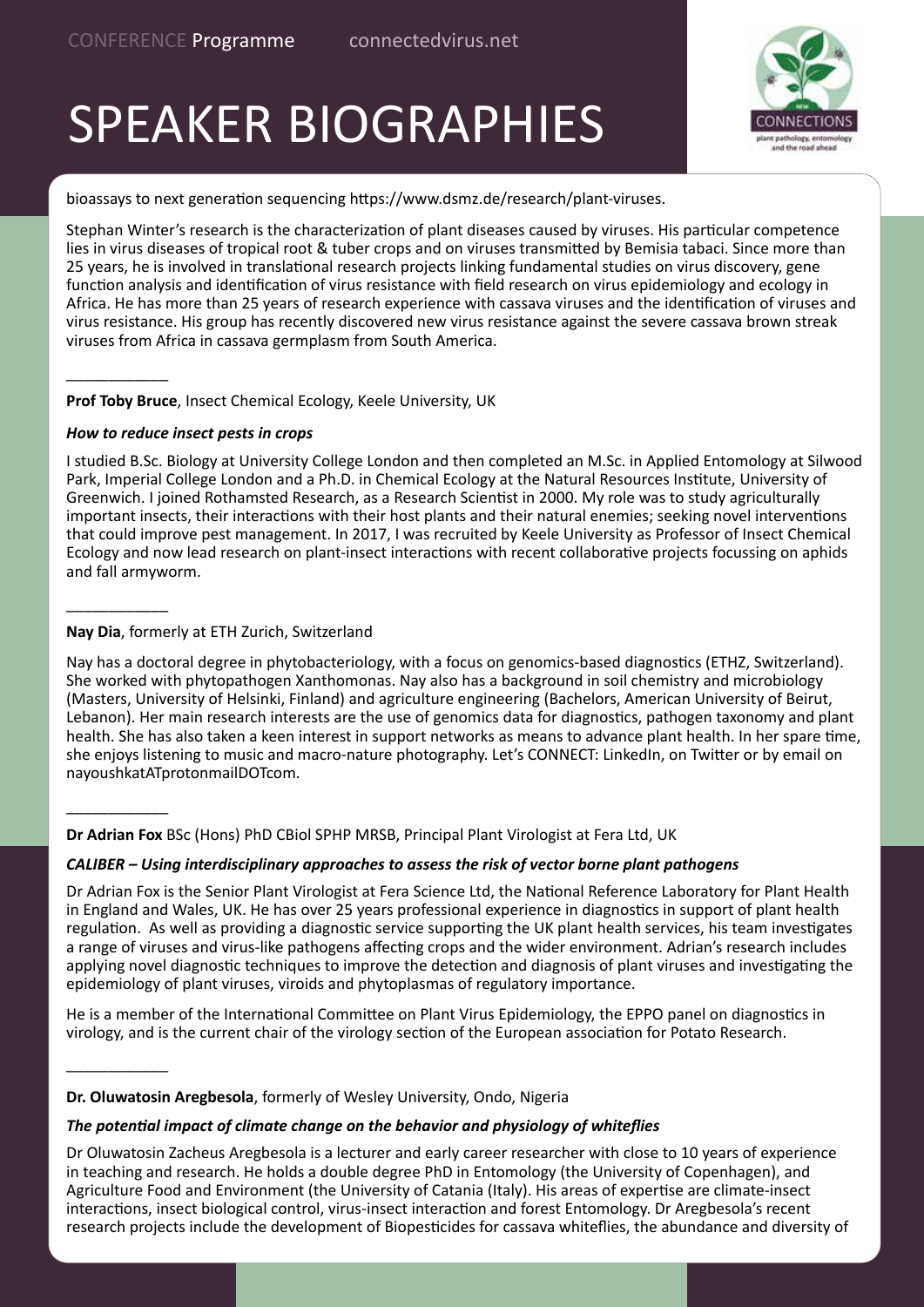\_\_\_\_\_\_\_\_\_\_\_\_

\_\_\_\_\_\_\_\_\_\_\_\_

# SPEAKER BIOGRAPHIES



wood-boring insects in Ala Forest, Akure, Nigeria, and Understanding the potential impact of climate change on cassava whiteflies. He has a growing number of peer-reviewed publications.

He is a recipient of a number of scholarships and fellowships including the Ondo State Government of Nigeria Excellence Scholarship; Alliance for a Green Revolution in Africa Scholarship; European Union Erasmus Mundus Joint Doctorate Fellowship; Agricultural Biosystems International Conference Foundation Canada travel bursary, and the United Kingdom (UK) government-funded V4: Early Career Programme at the University of Bristol, UK. Until October 2021, Dr Aregbesola was the Programme leader for the Top-up and Degree Conversion Programme at Wesley University Ondo (Nigeria) and the co-founder of Bimxcel Agro-Allied Company PLC, Nigeria. Dr Aregbesola is currently an independent researcher in the United Kingdom.

**Dr Joseph Daron**, Science Manager in International Climate Services, Met Office, UK and Senior Research Fellow, University of Bristol, UK

#### *Food security challenges in a changing climate: role of climate services*

Joe is an applied climate scientist focusing on climate risk communication and the development of climate information services for decision-makers. He is a Science Manager in the International Climate Services team at the UK Met Office and holds a joint position as a Senior Research Fellow in the Faculty of Science through the Met Office Academic Partnership (MOAP).

His work involves collaborating with organisations across the world to develop climate services and improve the uptake and use of climate information to guide climate change adaptation decisions, primarily in Africa and Asia. Joe's research is interdisciplinary, spanning climate science and social sciences, with a focus on understanding how to best integrate climate information into decision-making and policy. He is particularly interested in the communication of climate uncertainties, assessing interpretation of different types of climate information, and understanding the role of different actors in the development and delivery of climate services.

**Prof. Shirley Luckhart,** Co-Director of Institute for Health in the Human Ecosystem, University of Idaho, USA

Direct biological connections among plant, animal and human health as opportunities for innovative, sustainable solutions in complex ecosystems

I have a broad background in vector-borne diseases, having worked on and published nearly 125 referred articles and book chapters on mosquito vectors of filarial nematodes, Lyme disease ecology, and on anopheline mosquito biology and malarial disease pathogenesis and transmission. While most of my work has been lab-based, I have worked with collaborators in Kenya for the past 25 years and have had productive field- and lab-based collaborative projects in Mali and Colombia. I am a founding co-director of the University of Idaho Institute for Health in the Human Ecosystem (IHHE), which is focused on research, training and outreach on the biological parallels and intersections among plant, animal, and human health in complex ecosystems. I'm passionate about exploring the networked edges of biology to develop new hypotheses and to explore the development of innovative solutions to improve health.

\_\_\_\_\_\_\_\_\_\_\_\_\_\_\_\_\_\_\_\_\_\_\_\_\_\_\_\_\_\_\_\_\_\_\_\_\_\_\_\_\_\_\_\_\_\_\_\_\_\_\_\_\_\_\_\_\_\_\_\_\_\_\_\_\_\_\_\_\_\_\_\_\_\_\_\_\_\_\_\_\_\_\_\_\_\_\_\_\_\_\_\_\_

#### **WEDNESDAY 29th JUNE**

**Dr Kolade Olufisayo,** International Institute of Tropical Agriculture (IITA), Ibadan, Nigeria

#### *Overview of viruses infecting yam in West Africa*

Olufisayo Atinuke Kolade holds a PhD and an MSc in Genetics from the University of Ibadan and a BSc in Botany from the University of Ilorin, Nigeria. She is a Geneticist by training with skills in Molecular Biology, Plant Pathology with special interest in Plant Virology.

She is currently the Yam disease Phenotyping Specialist at the Virology unit of IITA. She coordinates the phenotyping of yam diseases (virus and anthracnose) in breeding populations; she also trains national breeders